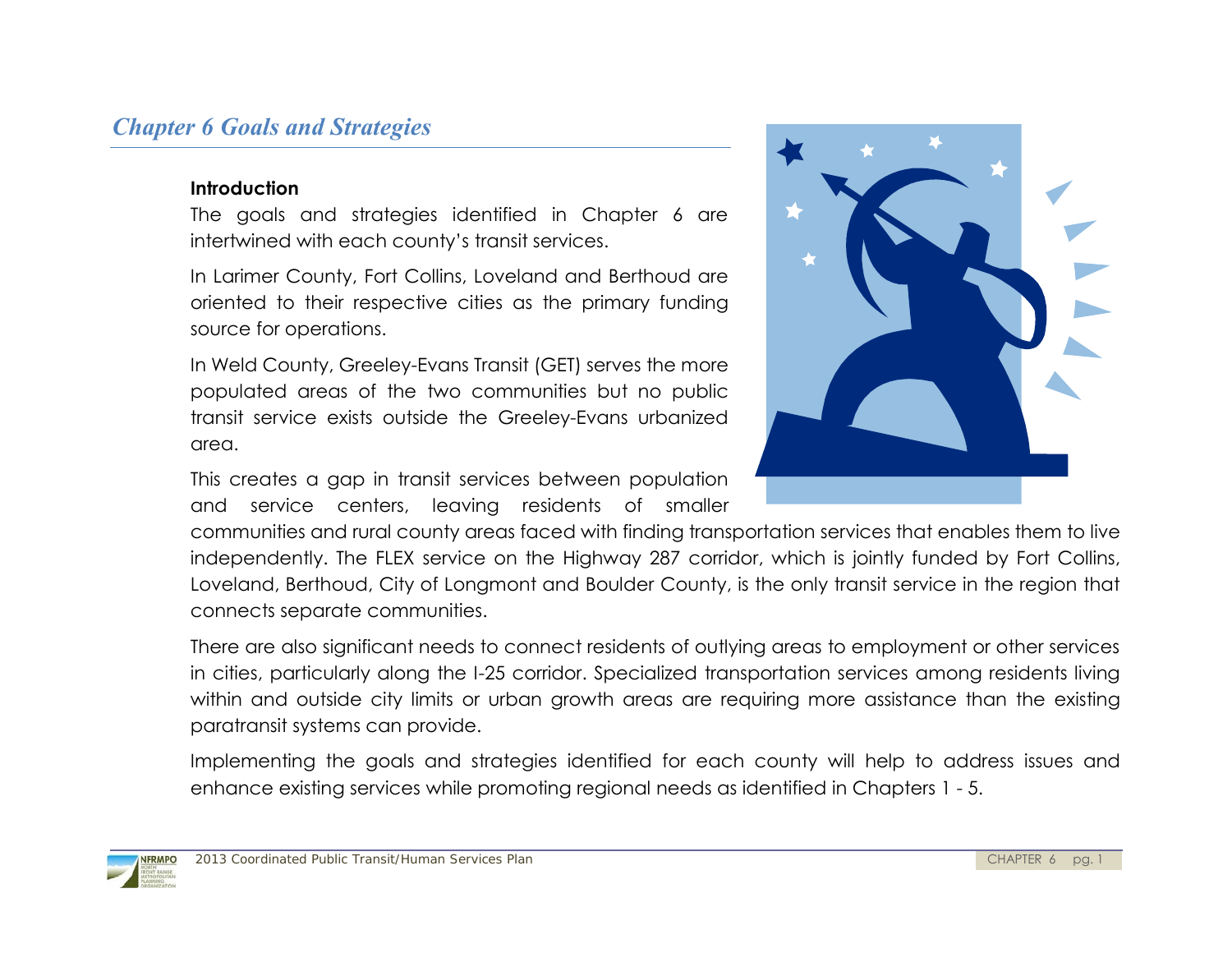This chapter also looks back at the success and challenges of the 2007 Coordinated Plan to provide an understanding of the foundational work that has occurred over the last five years in each county and at the regional level.

In addition, Chapter 6 outlines the fundamental steps needed to make progress towards coordination between transit and human service agencies in each county and at the regional level.

# **2007 Plan Implementation – Successes and Challenges**

### **Successes**

There have been several accomplishments since the NFRMPO Planning Council July 2007 approval of the Coordinated Plan. Specifically, success with several goals and strategies identified in the plan has been achieved including;

- Implementation of Mobility Councils in each county that are working to build capacity for coordination. The Larimer County Mobility Council currently has 16 member organizations and the Weld County Mobility Council has 10 member organizations. Each council meets monthly to work on program goals.
- Hired a Mobility Coordinator to support the activities of the mobility councils which include outreach and program and project work related to the goals outlined in the Coordinated Plan. This includes expansion of the program to include a part-time assistant.
- Each council has established advocacy roles by taking positions on local, regional and state issues related to mobility coordination.
- Participated in community outreach events and surveys to gain a better understanding of the conditions for human service clients. Each council has hosted larger public events that garnered valuable input regarding coordination priorities in each county.
- The focus of the outreach was different in each county and the knowledge gained helped to shape the projects that have been pursued.

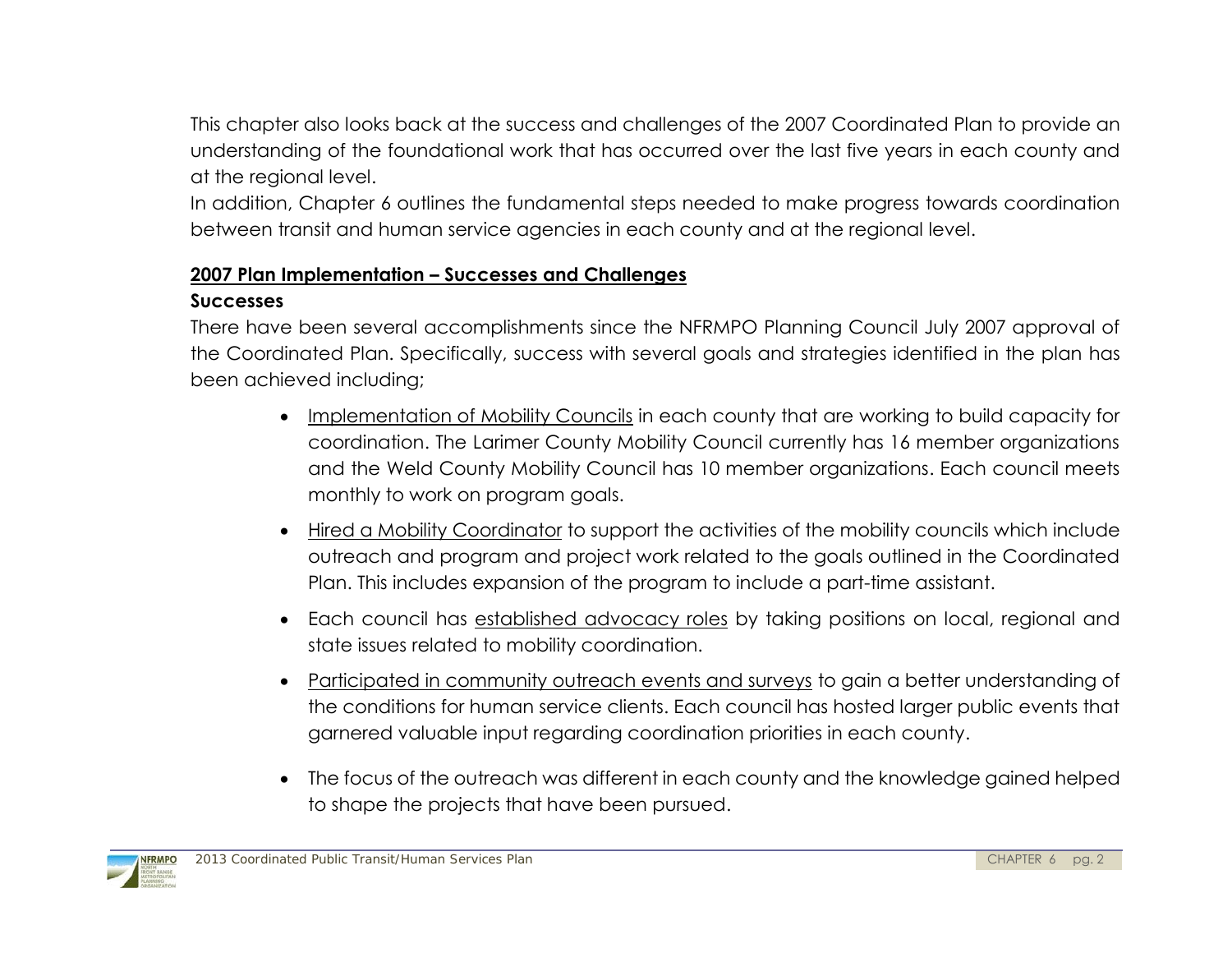- Implemented a multi-agency travel training program to enable riders to have greater transportation autonomy while also working to move funding for more expensive paratransit services to less costly fixed-route alternatives.
- Development of the NFRMPO Riders Guide which provides basic transit/transportation information of public transportation services in the North Front Range area. Over 12,000 copies of the guide have been distributed and demand for the guide is increasing on a monthly basis. The guide is also available online at [www.nfrmpo.org](http://www.nfrmpo.org/)

#### **Challenges**

The challenges faced by the mobility councils in working towards greater coordination of services have primarily stemmed from financial limitations and concerns about funding sustainability.

Examples include;

 Work towards forming a one-call transit center which would be designed to enable riders and human service agencies to arrange transit services in a more streamlined approach. The one-call center concept is a fundamental tool for achieving coordination goals and technical support at the national level was provided to help realize this important goal.

In Larimer County, a one-call center was pursued through sub-committee work and research. A one-year action plan was developed and included basic details of the phases of research, planning, public outreach, and recommendation which were scheduled to be completed by the end of 2010.

After multiple meetings of the LCMC sub-committee, the project was put on hold for two primary reasons; the first was a lack of sustainable operational funding for the center and the second was a lack of consensus as to what type of call center it should be.

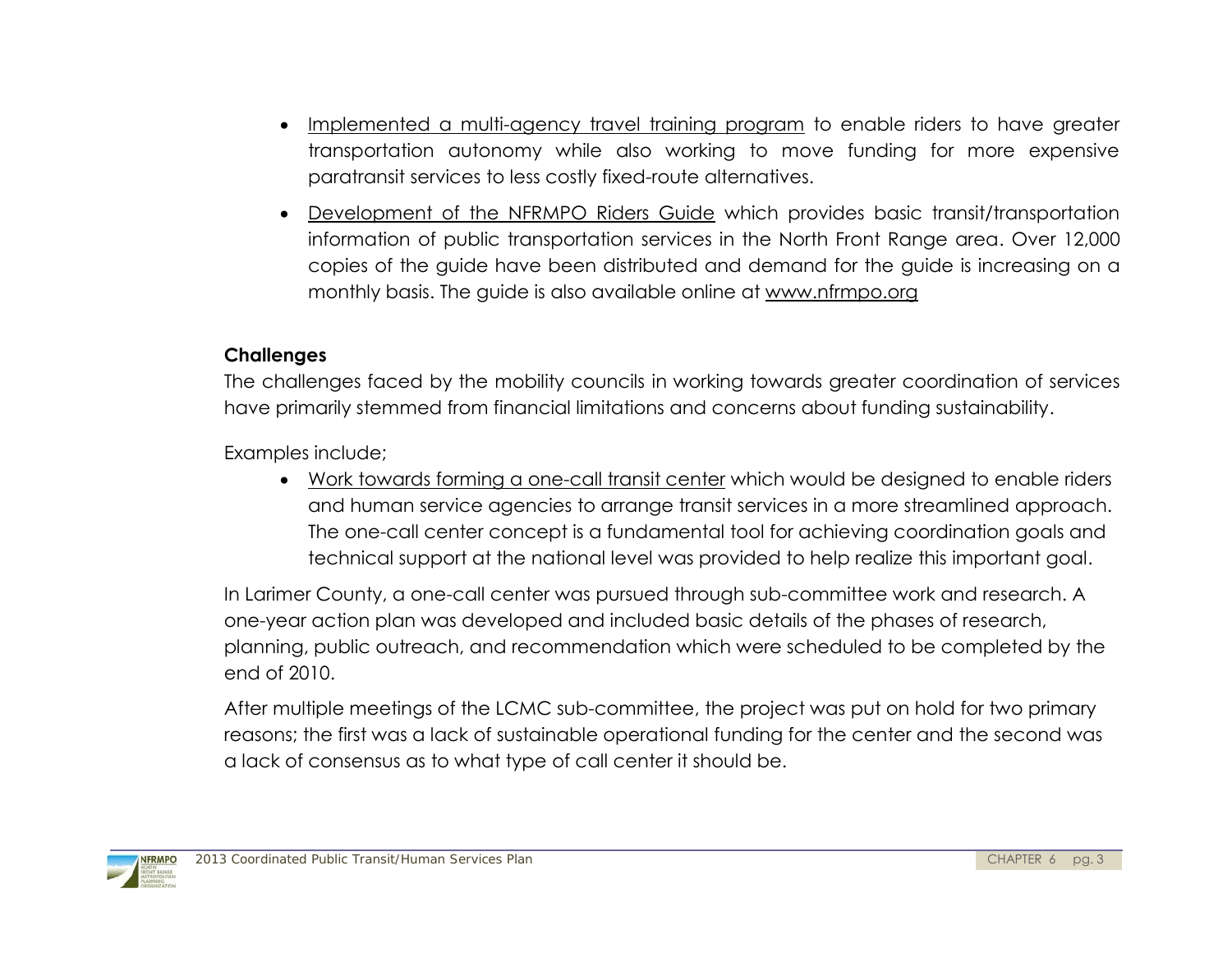A regional transit discussion is currently underway in Larimer County regarding the best way to achieve operational efficiency and service delivery. The culmination of these discussions may provide insight to the council as to how to proceed with a call center type project.

- Advocacy has been constrained due to the governance structure of the NFRMPO which manages the mobility management program. NFRMPO staff works with 15 different local governments and maintaining autonomy from the local decision-making process is a factor in advocacy efforts. Both mobility councils have opted, as a group of representatives of different agencies, to take positions that reflect their respective organizational perspectives as well as those of their mobility council.
- Funding constraints *Often the primary issue, the funding constraints that each member organization faces can make or break implementation of the programs and projects.*

*Establishing trust, though time consuming, is instrumental to sharing agency time and resources, and pursuing jointly funded projects which is critical for achieving many of the Coordinated Plan goals. Additionally, new regulations in MAP-21 as well as the shorter twoyear timeframe have created uncertainty regarding funding stability.*

#### **Summary**

The successes and challenges of the past five years have provided the mobility councils with the knowledge of which strategies have helped to realize the coordination goals that were implemented, and which strategies may require more foundational work to accomplish the Coordinated Plan goals.

As a result, the goals and strategies each council has developed for the next five years are based on experience and the understanding of where best to invest time and energy towards improving coordination of transportation services.

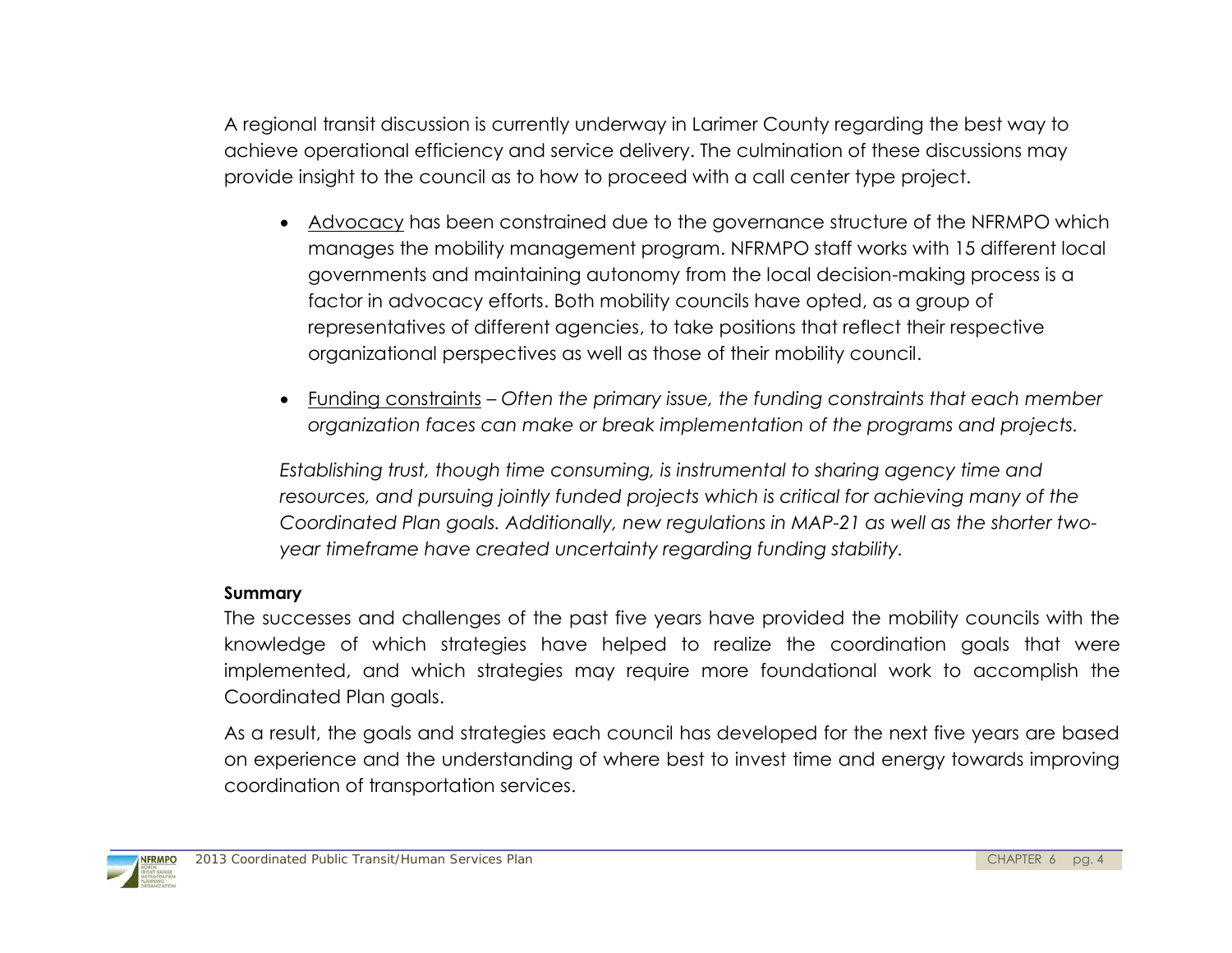

The goals and strategies for each county are outlined on the following pages and reflect the experience each council has had over the last five years.

Specifically, all the goals underscore the primary purpose of working to ensure that every individual in the Larimer and Weld County area of the North Front Range MPO has the transportation services they need to be self-sufficient and to live independently.

# **Coordination Goals**

# **Larimer County**

The 2007 Coordinated Plan established five primary goals of the Larimer County Mobility Council (LCMC) which remain priorities.

- **1. Continue to foster the coordinated efforts of the LCMC which consists of human service agencies, a variety of jurisdictions, and transit providers, representing the entire County.**  An important focus of the LCMC is to build capacity for coordination.
	- This includes activities on a management level and on a service level that increase mobility options on a county-wide basis. The emphasis is to educate the public on the mobility options needed for human services transportation and to address travel needs that cross jurisdictional lines.

Specific activities include a range of options such as:

- Joint decision making process supporting regional specialized transportation services.
- Establishing agreements between providers, assure costs are fully covered by the responsible agencies, and similar coordination activities.
- Oversee mobility coordination activities, working with existing agencies to provide a range of mobility options that can be used throughout Larimer County.

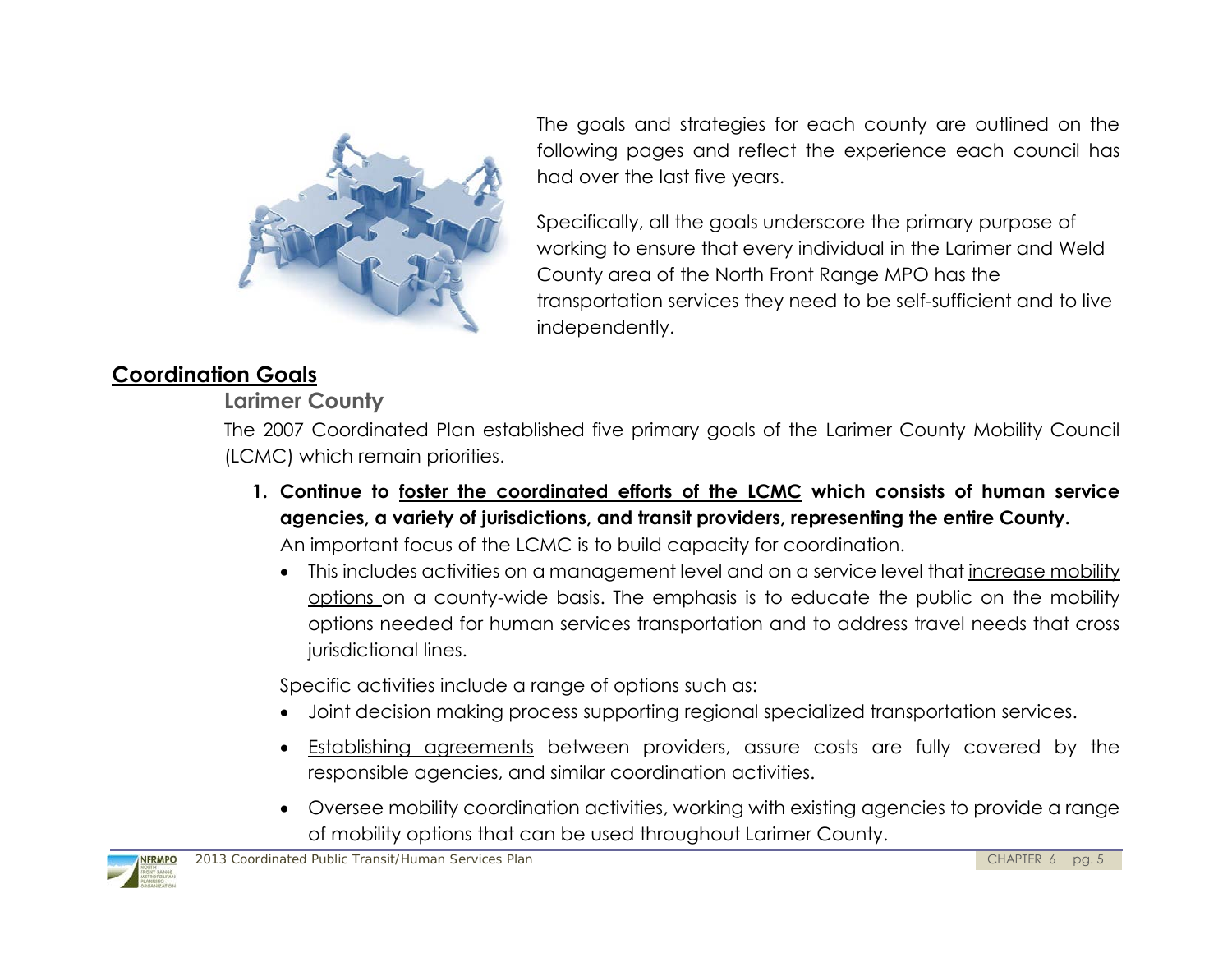- Participate in selection process for FTA 5310 Mobility Management projects.
- Identify how existing resources can be leveraged to improve services within a framework in which agencies pay for the fully allocated costs of service.
- **2. Garner support for policy level changes that would improve mobility options. Work to build stable and adequate funding for fixed-route transit, demand response transit and other mobility options.**

Funding availability affects urban and rural mobility services. Securing adequate funding will be important to achieving goals related to improving mobility for special populations – those needing specialized transportation services or access to fixed-route services for employment or other activities.

- **3. Build capacity for coordination** through activities on a management level and on a service level, with the goal of increasing mobility options on a regional basis.
- **4. Improve regional mobility among people requiring specialized transportation services,** whether it is for dialysis or other medical treatments, employment, childcare or activities of daily living. Services are needed that cross jurisdictional boundaries and a range of mobility options are needed to address these human service transportation needs.
- **5. Improve employment transportation for low-income workers, especially from areas that do not have transit services.** In addition, services that are more direct with shorter travel times are needed within Fort Collins. Areas where additional services are needed include Wellington to Fort Collins, services to employers in the I-25 corridor and on Hwy 287 between Loveland and Longmont.

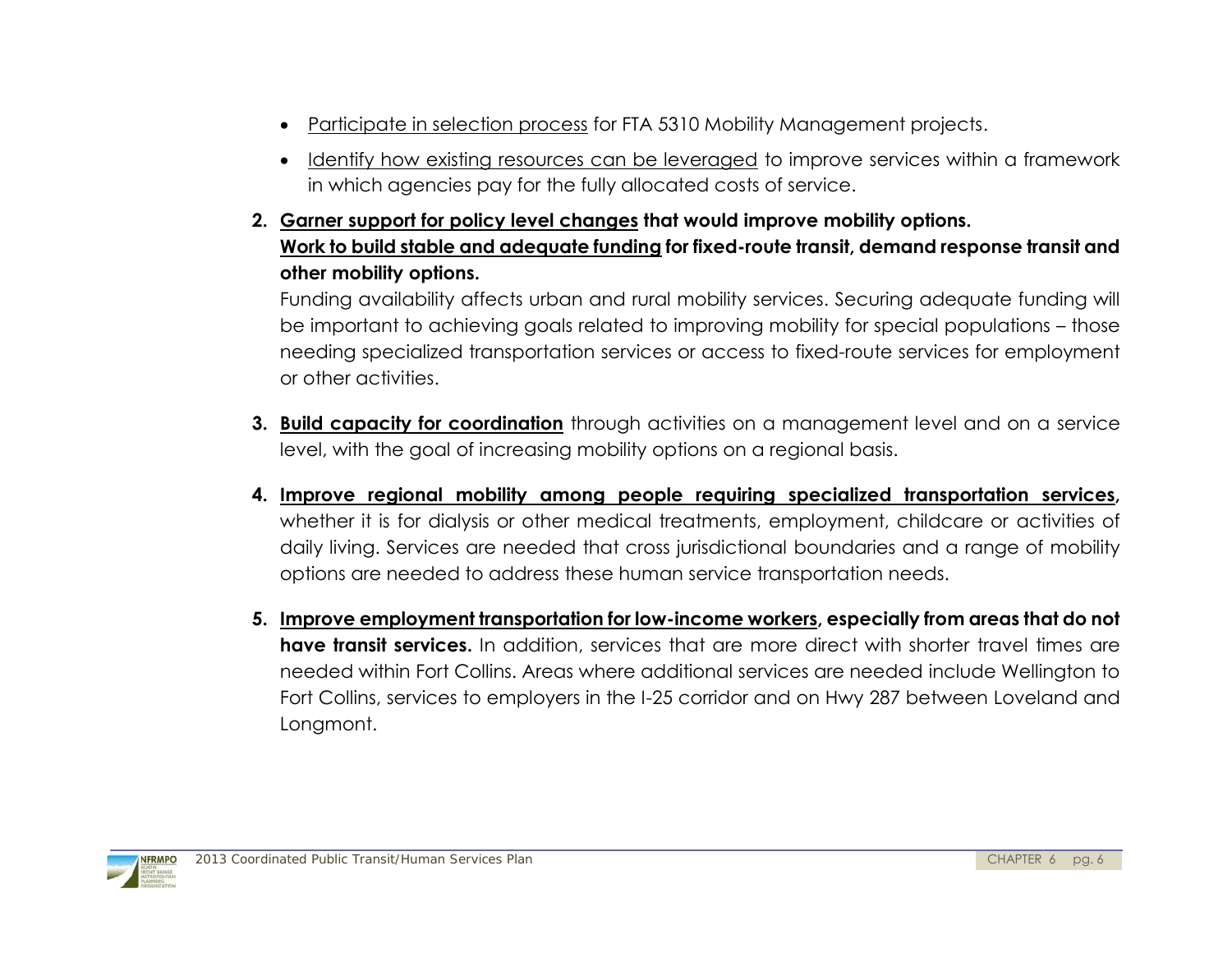# **Weld County**

The four primary goals of the Weld County Mobility Council (WCMC) stem from the core challenge of not having enough transportation service to adequately cover the large geographic area in Weld County.

The goals have shifted slightly since 2007 to reflect the on-going challenges the large and diverse geographic areas of Weld County pose to transportation providers. Additionally, the goals have been greatly impacted by the loss of transit service in rural Weld County and between Greeley & the Loveland area around I-25 & Hwy 34 in Larimer County.

1. **Improve employment transportation and access.** This is especially true for trips that cross the county. Service from Greeley to the employment base around I-25 and Highway 34 is one area. Another is to the Denver area along SH85 that runs through the east side of Greeley. Service from many small towns into either Greeley or other major employment centers in Adams or Boulder counties is another gap in service. This could be accomplished through peak hour transit services, car sharing, or van pools, depending on the area and needs for services.

Areas where there are significant transportation needs include:

- Fort Lupton, Erie, and other southern towns
- From Greeley west along Hwy 34 to the I-25 corridor
- Johnstown/Milliken/Windsor service for employment and other transit needs

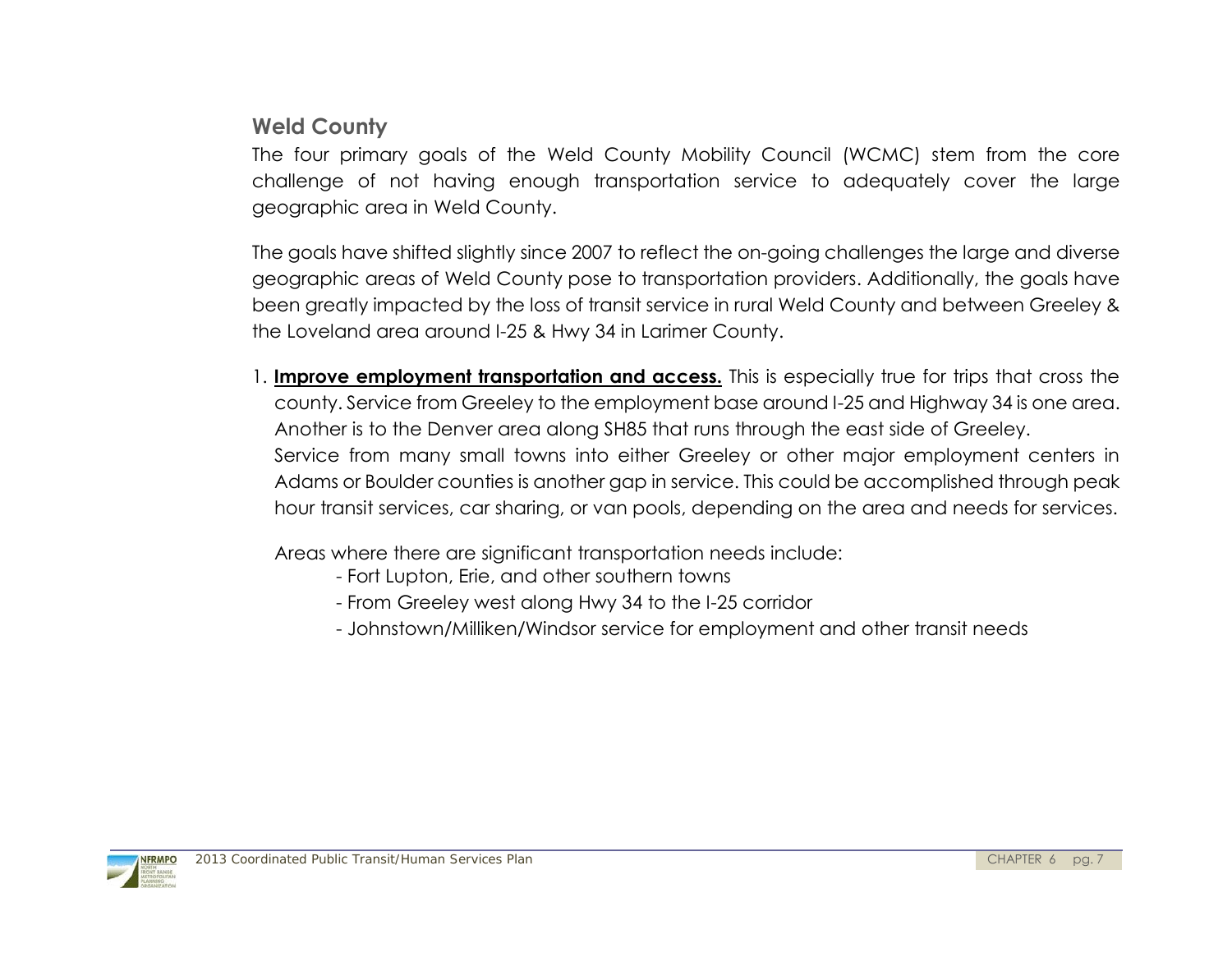2. **Improve Medical Transportation Services.** Transportation to medical services in the Greeley area for urban residents that live outside the transit service area and for rural residents in the surrounding Weld County area is a necessity. Medical transportation is often complicated by the immediacy of the medical attention needed, short notice to providers and requests outside of normal service hours. Lack of transportation services for needed medical services can create health issues for those that are not able to seek regular care.

Additionally, as the medical community becomes more regional in nature, medical trips often require the patient to go between communities for care within their providers system. Transportation



between medical centers or clusters of medical providers is needed to resolve many health and accessibility issues that Weld County residents face.

- 3. **Education and awareness of transportation services.** This two-fold goal is intended to inform residents of the existing services that help them with their employment, medical and daily living related transportation needs. Additionally, it underscores needed transportation services and guides the council in pursuing strategies such as public/private partnerships, agency coordination and collaborative transportation services to populations in need.
- 4. **Identify funding and develop steady funding resources.** Securing adequate local matching funds for projects and programs, particularly in the face of dwindling federal funds for human service programs, and can limit service provision. Creating awareness of the benefits of increased services and need to support the services through increased local funding for transportation is critical.

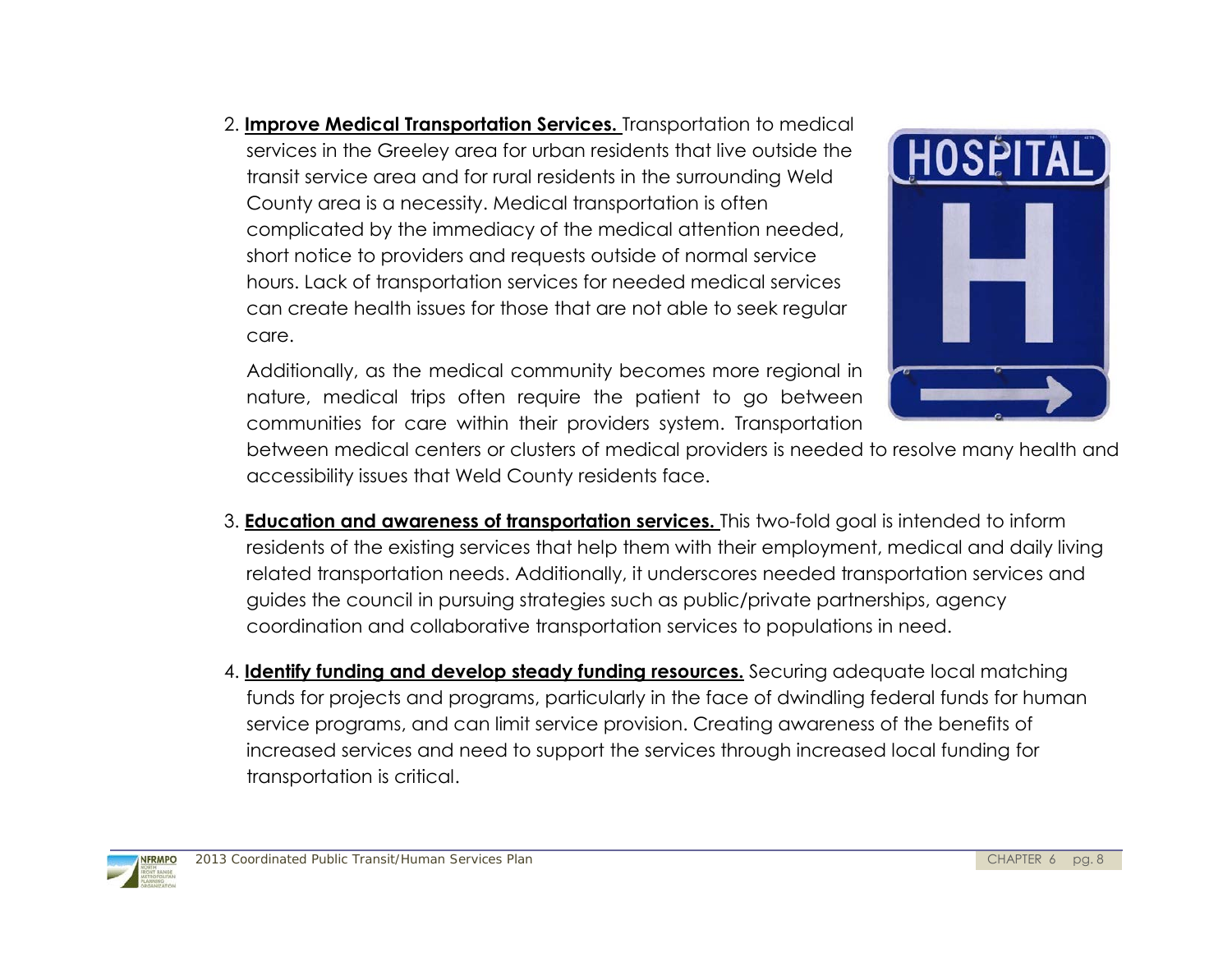#### **Coordination Strategies**

#### **Program and Projects Supporting Program Objectives**

The programs and projects of the mobility councils represent a mix of strategies that can be specific to one of the counties or more regional in scope.

The following list combines the strategies of both councils and includes current as well as future types of programs and projects each of which focuses on an identified objective.

Each objective is the backbone of the individual strategies and keeps each strategy focused on achieving the larger Coordinated Plan goals.

However, specific actions such as project details, program direction and timelines may change to reflect larger community issues or direction, transit and human service agency participation and funding realities.

All of the strategies, whether county specific or more

regional in nature, can be combined to form a larger scope of work to guide the region in achieving the goals identified in the Plan.



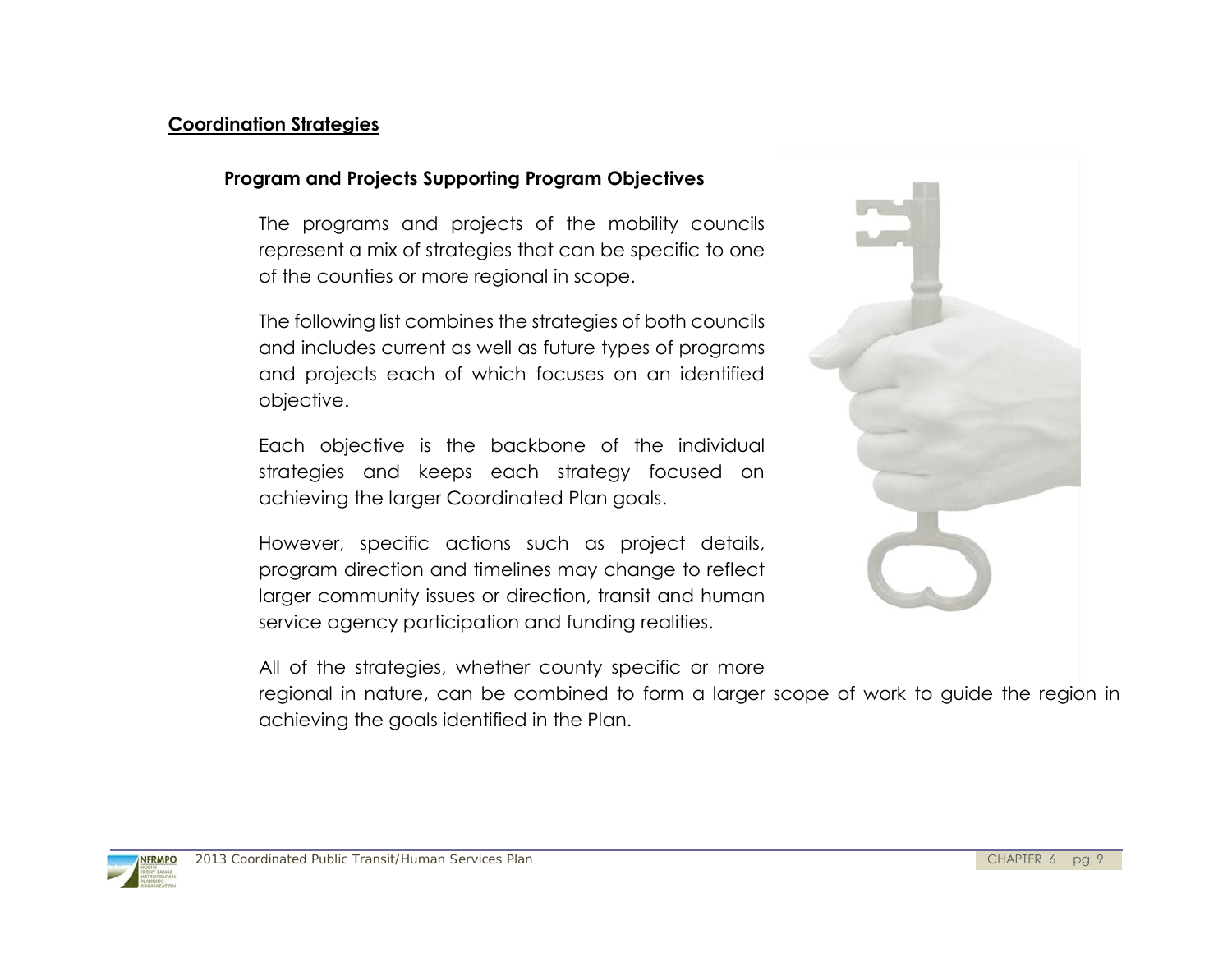## • **Mobility Coordinator/Mobility Coordination Program Staff**

Objective – To support the effort of the mobility councils and work on the goals and strategies of the Coordinated Plan.

Strategy – Seek funding each year for a half-time mobility manager and part-time mobility coordination assistant under the FTA Section 5310 program. Total annual expenses are anticipated to be \$40,000 for a half-time position.

Outcome – On-going mobility council and program support.

#### • **Employment Transportation**

Objective – Continued support of transit services that serve areas with high concentrations of low-income employment areas.

Strategy – Council support or direct agency work on projects that address employment transportation for low-income individuals including fixed-route transit service, programs supporting carpools, community vehicles and other types of transit services.

Additionally, a planning project to identify transportation options for low-income workers who need to access jobs would be beneficial. This would include a Job Access group that would include job placement professionals, employers and agencies serving low-income workers who would identify a range of options and strategies to improve mobility among this population.

Outcome – Continued transit services that primarily benefit employment areas that have a high ratio of low income employment positions.

### • **Improved Accessibility of Fixed-route Bus Stops and Signage**

Objective – Improvements that make the stops more accessible to seniors or people with disabilities.

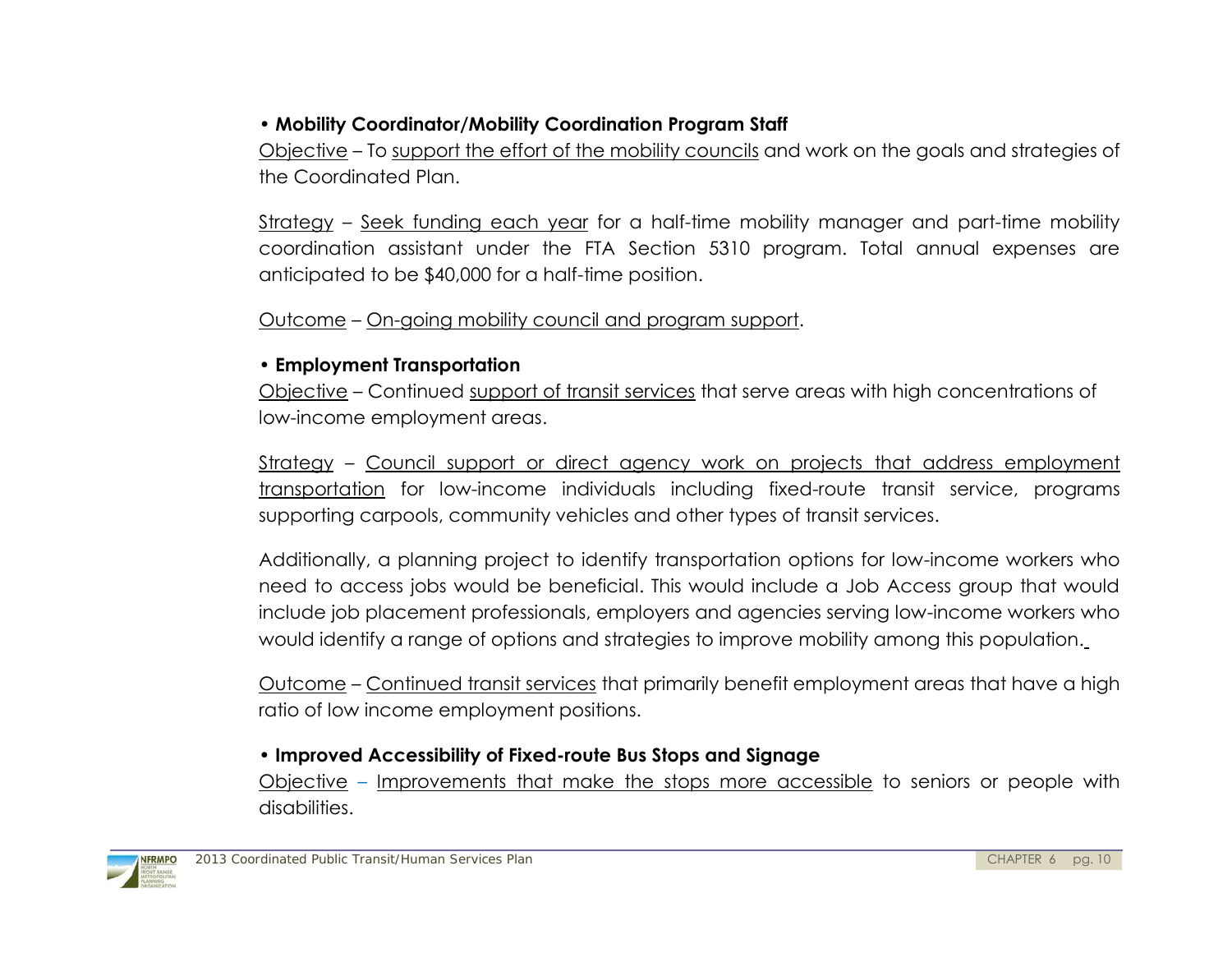Strategy – On-going support of funding for transit agencies and other entities that would undertake bus stop accessibility projects. Matching funds would come from the communities where the bus stops are located. This might include various cement pads, connections to existing sidewalks, enhanced shelters, additional schedule information, new signage and other improvements.

Outcome – Fully accessible bus stops and signage and/or facilities.

### • **Communication Equipment for Volunteer or Non-profit organizations**

Objective – Procurement of radios, cell phones or other equipment that enhance communication between dispatch services and organization volunteers or staff.

Strategy – Seek funding for initial capital expenses and/or ongoing operating costs of potential project costs. Local matching funds are needed for any equipment acquisition.

Outcome – Enhanced communication equipment and/or administrative support that help organizations providing alternative transit services.

## • **Transit to Transit Connectivity**

Objective – Increase connectivity between existing transit services.

Strategy – Support funding for transit service that connects communities and helps to eliminate gaps in service. Examples include transit agency connections between Fort Collins and Loveland, Greeley and Loveland and to destinations to the south. Currently, the success of the FLEX commuter service which connects Fort Collins, Loveland, Berthoud and Longmont could be used as a template for future transit service connections.

Outcome – Increased transit service between communities within the North Front Range area and to destinations to the south including Longmont and the Denver Metro area.

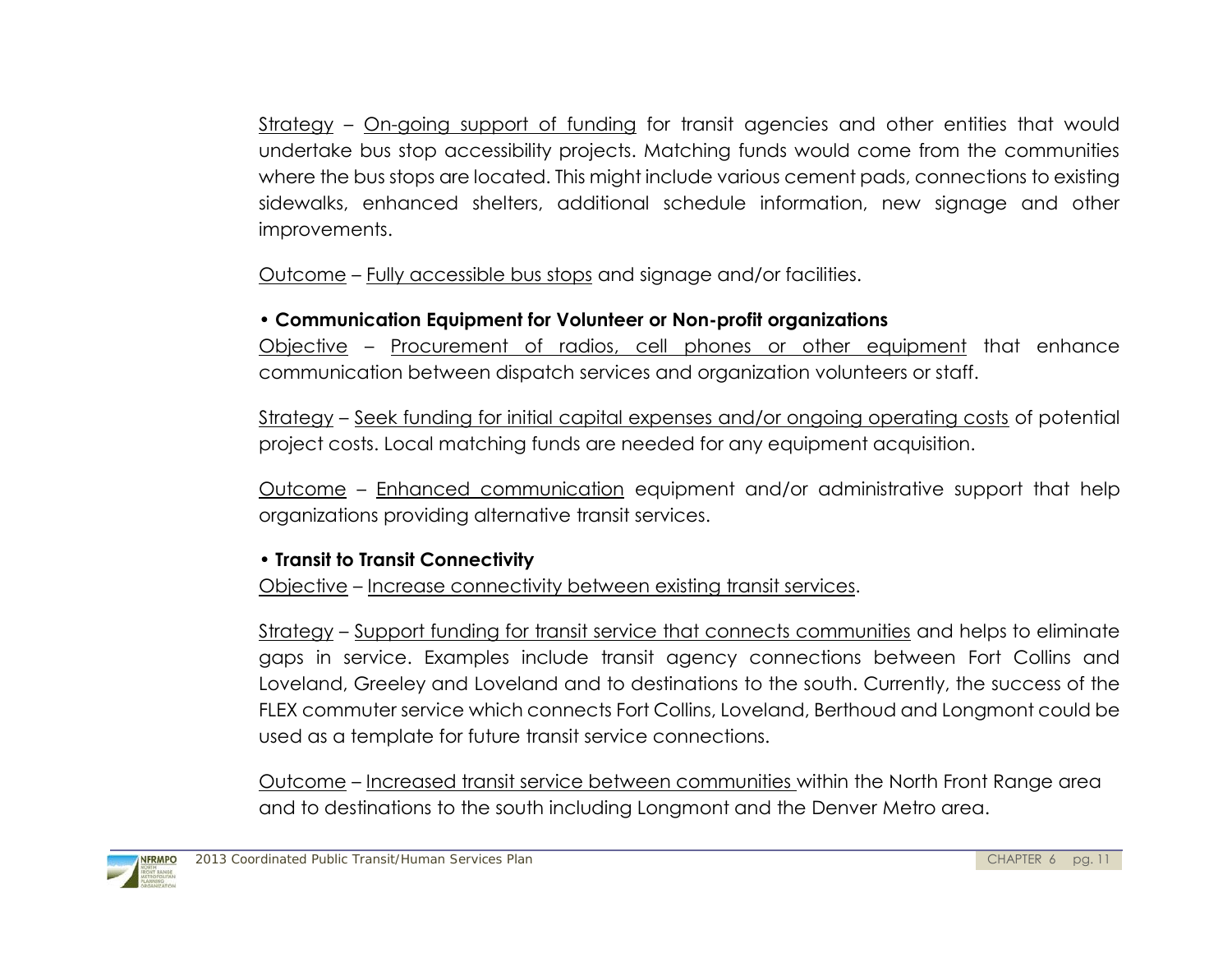# • **Transit Connectivity to Areas Currently without Transit Services.**

Objective – Increase connectivity to communities outside the North Front Range urban area boundaries.

Strategy – Support funding for transit service that connects communities and helps to eliminate gaps in service. An example would be to connect senior center shuttles from communities such as Wellington, Windsor and Johnstown to transit services that go to the larger urban areas.

 Outcome – Increased transit service between communities within the North Front Range area and foster connections with residents that have limited transportation options.

#### • **Expansion of Fixed-route Service**

Objective – Help to expand fixed-route services.

Strategy - Support funding for transit service that increases the frequency of bus service on existing routes and/or provides expansion of service area boundaries or.

Outcome – Increased fixed-route services in areas that have a demonstrated need for additional fixed-route services.

### • **Additional Service Hours for Fixed-route & Paratransit Service**

Objective – Help to eliminate the service gap that exists when fixed-route and paratransit stops providing service in the evening and on weekends.

Strategy – Support funding for transit service that operates before or after fixed-route service hours. Extended service could include options must be public in nature and service for those that might normally use paratransit services.

Outcome – Extended hours of operation for paratransit service that serves individuals who have transportation needs that fall outside of fixed-route transportation operating hours.

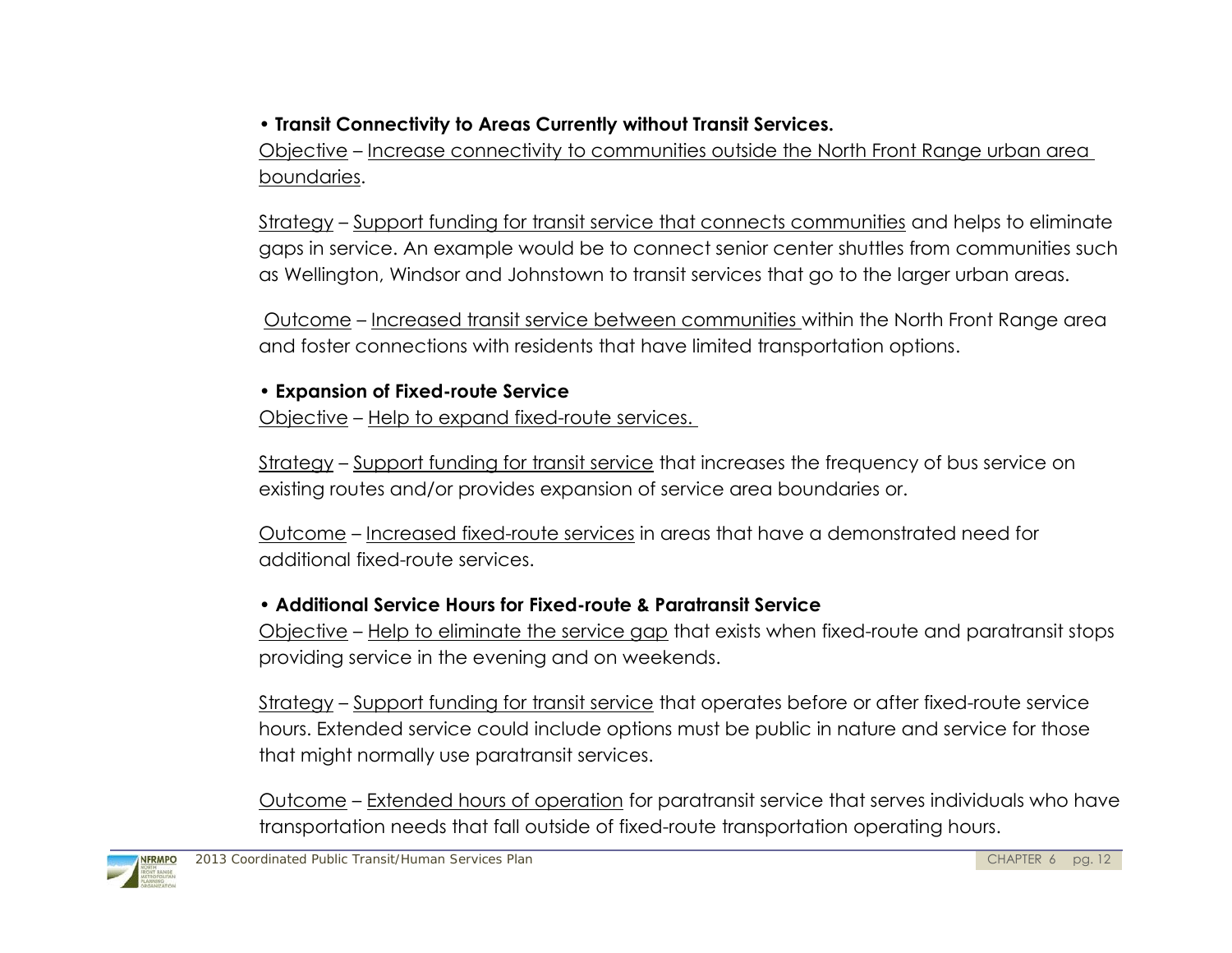## **Multi-Agency Coordinated Travel Training Program**

Objective – To expand travel training from one or two transit programs to multiple agency capacity that offers more flexibility and demand responsive training.

Strategy – Host workshops which provide participating agencies with the following services in order to further the program goal.

- Tracking and maintenance of participants programs ensuring agencies have the tools to help their clients with the travel needs.
- Creating a system for understanding the larger programs effect on the paratransit services in each county.
- Support to program agencies including materials, data tracking and additional training if needed.

Outcome – Have one primary transit agency with group training as well as individual human service agency travel training offering demand based training for their clients.

## **Continue to address issues identified in the LCMC Transportation Goal Project**

Objective – The goal of the LCMC in partnering with The United Way was to work on the best way to eliminate barriers to transportation for those in poverty. An action plan was developed based on research and public outreach that outlines multiple strategies for addressing the barriers identified at the outset of the sub-committees work.

Strategy – To create positive public perception of transit in both counties and to work on implementing the three highest priorities/matrix options including partnership with exisiting city programs (Transfort/PassFort program & GET Business Outreach), education and community shuttle.

Outcome – Work on the strategies outlined in the LCMC Committee's Options Matrix. Partnership with local transit agency's business outreach programs will be the first strategy to pursue. Education through expanded outreach to business groups will also be pursued dependent on individual opportunities with human service contacts.

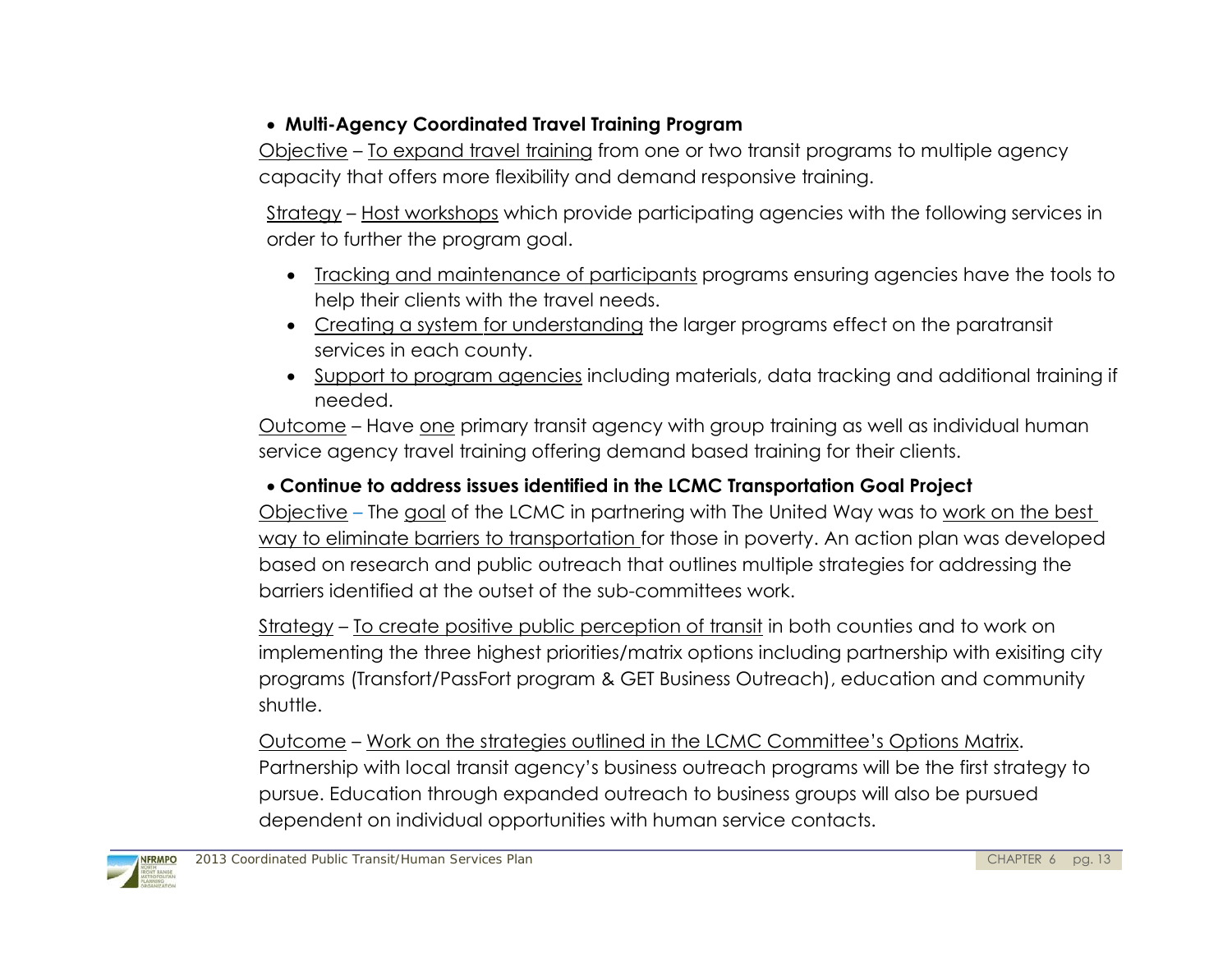### **Coordination Event(s) in partnership with groups or organizations that share human service transportation issues and/or challenges**

Objective – To enhance outreach efforts and educate residents on the human service transportation issues that need to be addressed.

Strategy – Partner with other agencies, organizations or groups to reach a large audience interested in understanding and/or helping to address the problems identified in the plan.

Outcome – An event or series of outreach opportunities that presents an issue that needs to be addressed to participants, participant feedback and a direction and/or targeted plan of action as a result of lessons learned at the event.

#### **Online Resource Guide**

Objective – Continue partnership with Denver Regional Mobility and Access Council (DRMAC) to provide Northern Colorado data and information to the DRMAC online guide.

Strategy – Hire a consultant to complete the database component of the project and to train mobility coordination staff to continue database maintenance. (Additional \$20K in 5310 funding has been secured for set-up of database and training.)

Outcome – A user friendly online resource guide for consumers and agency representatives to plan transit trips within the NFRMPO region and to the Denver Metro area. The database will incorporate individual transit agency trip planning/online tools through links and program promotion. A longer term goal is to use the guide as a data collection point for demonstrating the need for transit connections between the two regions.

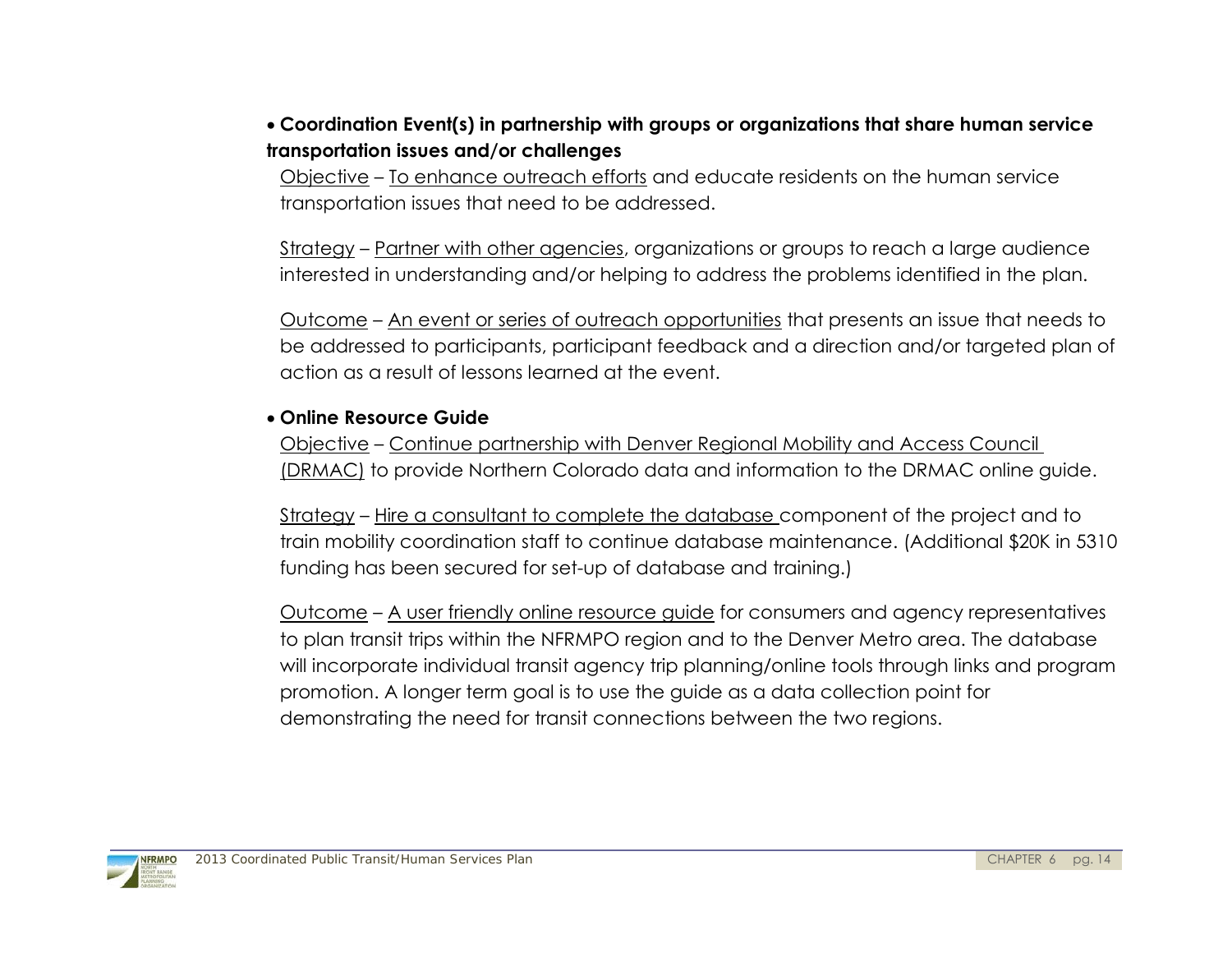### **Regular Mobility Council Meetings**

Objective – To keep the mobility councils up to date with the project information necessary to make progress towards their goals and to keep them current of relevant mobility coordination, human service/transit provider and funding information.

Strategy – Develop annual Work Plans for each county that details key elements and objectives of primary projects based on the goals and strategies outlined for each county in the Coordinated Plan. Work Plan charts are distributed monthly and used to track project progress and form the basis for monthly discussion of projects.

Outcome – Accomplishment of plan goals and strategies as well as discussion and understanding of the ongoing human service transportation accomplishments and challenges in each county.

### **Expanded Community Outreach**

Objective – To inform larger community groups of the issues surrounding human services transportation and awareness of the mobility council's goals and strategies.

Strategy – To address community and civic groups with updated information that focuses on examples of successes through current projects and coordinated efforts of the council. Program materials have also been created to educate agency staff and the general public about mobility coordination and the work of the Larimer and Weld mobility councils. The latest program materials are grouped togther at the end of the attachments.

Outcome – Increased community awareness of the need for coordination and mulitple transportation options in each county as well as to destintations outside the county.